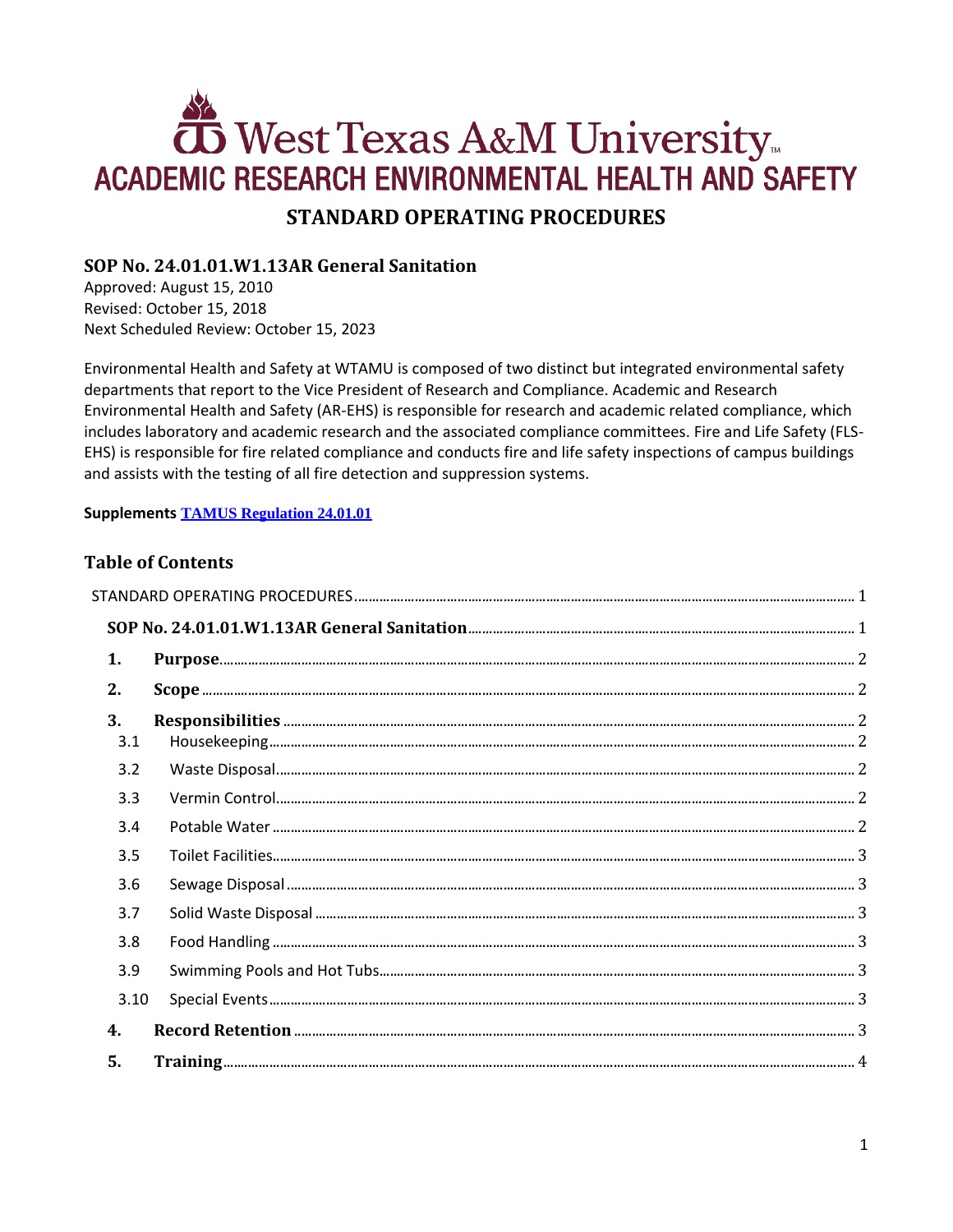# <span id="page-1-0"></span>**1. Purpose**

Provides guidelines to establish environmental conditions favorable to health. This procedure covers drinking water and wastewater, solid waste disposal, vermin control, and general cleanliness of facilities as defined in the Texas Health and Safety Code, Title 5, subtitle A, chapter 341.

# <span id="page-1-1"></span>**2. Scope**

This procedure applies to all WTAMU staff, faculty, students, and visitors. All facilities on the WTAMU campus or any of its constituents are governed by this procedure.

# <span id="page-1-2"></span>**3. Responsibilities**

It is the responsibility of all WTAMU staff, faculty, students, and visitors to follow these guidelines. The guidelines are provided to ensure proper sanitation is maintained for all living and working conditions at the WTAMU campus and all of its constituents.

## <span id="page-1-3"></span>3.1 Housekeeping

All buildings and grounds occupied by faculty, students, employees, or visitors will be kept clean to the extent that the nature of the work or research allows. Excess clutter shall be eliminated by proper storage, surplus material transfer, or proper disposal.

## <span id="page-1-4"></span>3.2 Waste Disposal

Any containers used for putrescible solid or liquid waste or refuse shall be constructed to prevent leakage and must be cleaned and maintained in a sanitary condition. Such containers shall be fitted with a solid tight fitting cover unless a sanitary condition can be maintained by alternative means.

## <span id="page-1-5"></span>3.3 Vermin Control

Every enclosed building shall be reasonably constructed, maintained, and equipped to prevent the entrance or harborage of rodents, insects, birds, and other vermin. A continuing and effective extermination program shall be instituted where their presence is detected.

#### <span id="page-1-6"></span>3.4 Potable Water

Potable water means water which meets the quality standards prescribed in the U.S. Public Health Service Drinking Water Standards, published in 42 CFR Part 72, or water which is approved for drinking purposes by the State of Texas or local authority having jurisdiction.

Every system component shall assure potable water is provided for cooking, drinking, hand washing, bathing, washing of cooking or eating utensils, food preparation, and personal service rooms. Potable water systems shall be designed to prevent backflow or back-siphonage of non-potable water or contaminants from occurring.

Potable drinking water dispensers shall be constructed and serviced to maintain a sanitary condition. Open containers from which drinking water may be dipped or poured are prohibited.

Outlets for non-potable water, such as that water used for firefighting purposes, shall be posted or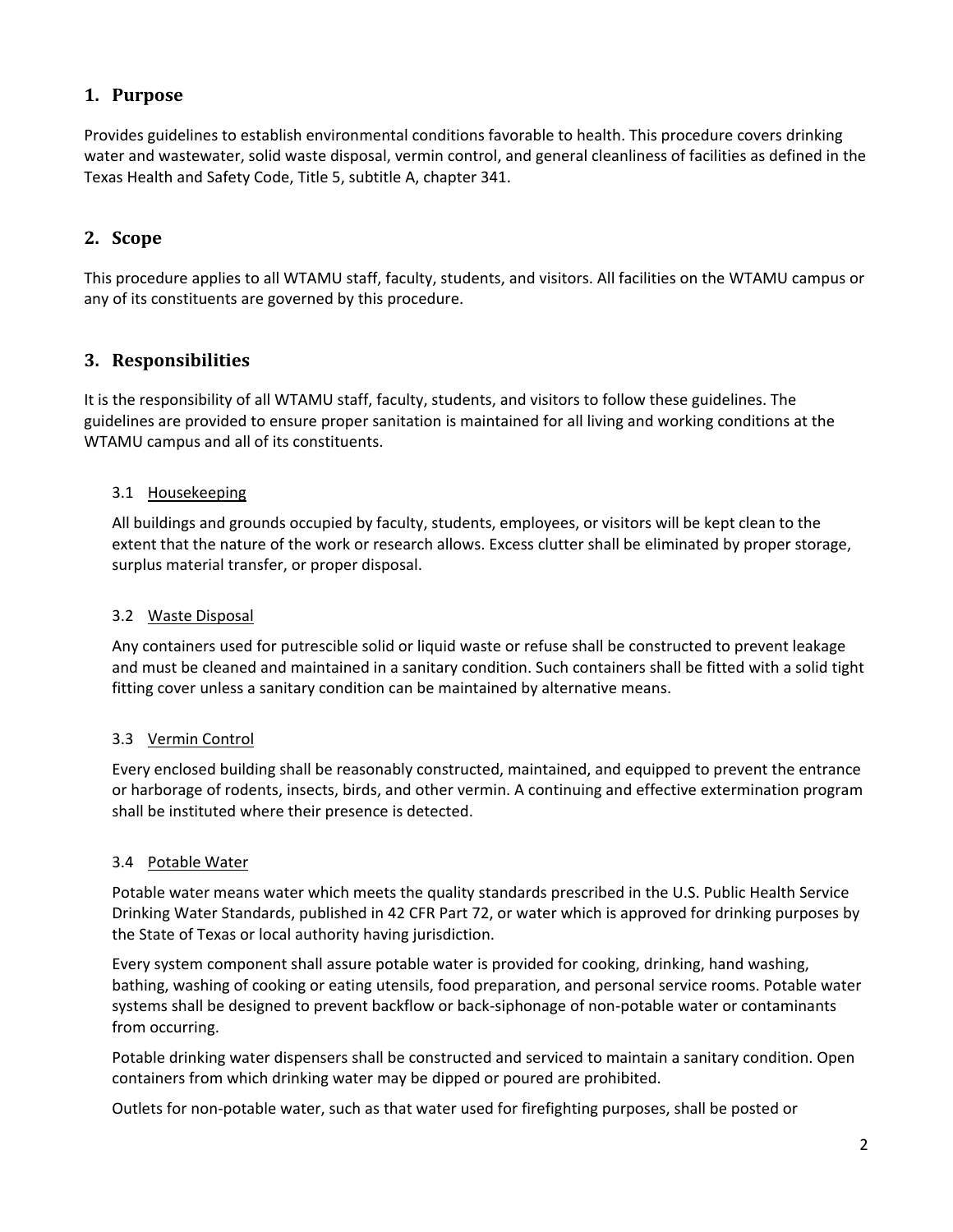otherwise marked in a manner that clearly states the water is not safe for human consumption.

Construction of non-potable water systems or other systems carrying non-potable substances shall be constructed to prevent backflow or back-siphonage into a potable water system. All non-potable waterlines, valves, taps, and outlets must be clearly identified as containing non-potable water. This is accomplished through signage or color identification in accordance with federal, state, and municipal requirements.

### <span id="page-2-0"></span>3.5 Toilet Facilities

Toilet facilities shall be maintained in a sanitary condition.

#### <span id="page-2-1"></span>3.6 Sewage Disposal

Sewage shall be disposed in a manner that prevents contamination of the environment or facilities and does not endanger faculty, students, employees, or visitors. All applicable regulations of the U.S. Environmental Protection Agency, the State of Texas, or the local authority having jurisdiction shall be complied with.

#### <span id="page-2-2"></span>3.7 Solid Waste Disposal

All solid waste shall be stored and disposed of in a manner to assure sanitary conditions are maintained and that applicable Federal and State regulations are complied with.

#### <span id="page-2-3"></span>3.8 Food Handling

All employee food service facilities and operations shall be carried out in accordance with sound hygienic principles. Food dispensed shall be from a source approved by the state or local organization having jurisdiction and handled in a manner to prevent spoilage or contamination.

#### <span id="page-2-4"></span>3.9 Swimming Pools and Hot Tubs

Swimming pools and hot tubs shall be designed, constructed, and maintained in a sanitary condition as outlined in the Texas Health and Safety code.

#### <span id="page-2-5"></span>3.10 Special Events

Events involving either temporary food services, refuse handling, or temporary restroom facilities for the general public, students, or employees will be designed to assure adequate and proper sanitation are provided.

## <span id="page-2-6"></span>**4. Record Retention**

No official state records may be destroyed without permission from the Texas State Library as outlined in [Texas](http://www.statutes.legis.state.tx.us/?link=GV) [Government Code, Section 441.187](http://www.statutes.legis.state.tx.us/?link=GV) an[d 13 Texas Administrative Code, Title 13, Part 1, Chapter 6, Subchapter A,](http://txrules.elaws.us/rule/title13_chapter6_sec.6.7)  [Rule](http://txrules.elaws.us/rule/title13_chapter6_sec.6.7) 6.7. The Texas State Library certifies Agency retention schedules as a means of granting permission to destroy official state records.

West Texas A&M University Records Retention Schedule is certified by the Texas State Library and Archives Commission. West Texas A&M University Environmental Health and Safety will follow [Texas A&M](https://www.wtamu.edu/webres/File/Risk%20Management/System-Records-Retention-Schedule.pdf) University [Records Retention Schedule](https://www.wtamu.edu/webres/File/Risk%20Management/System-Records-Retention-Schedule.pdf) as stated in the Standard Operating Procedure [61.99.01.W0.01 Records](http://www.wtamu.edu/webres/File/Risk%20Management/61.99.01.W0.01_PROCEDURE_Records%20Management_FINAL%20SIGNED.pdf)  [Management.](http://www.wtamu.edu/webres/File/Risk%20Management/61.99.01.W0.01_PROCEDURE_Records%20Management_FINAL%20SIGNED.pdf) All official state records (paper, microform, electronic, or any other media) must be retained for the minimum period designated.